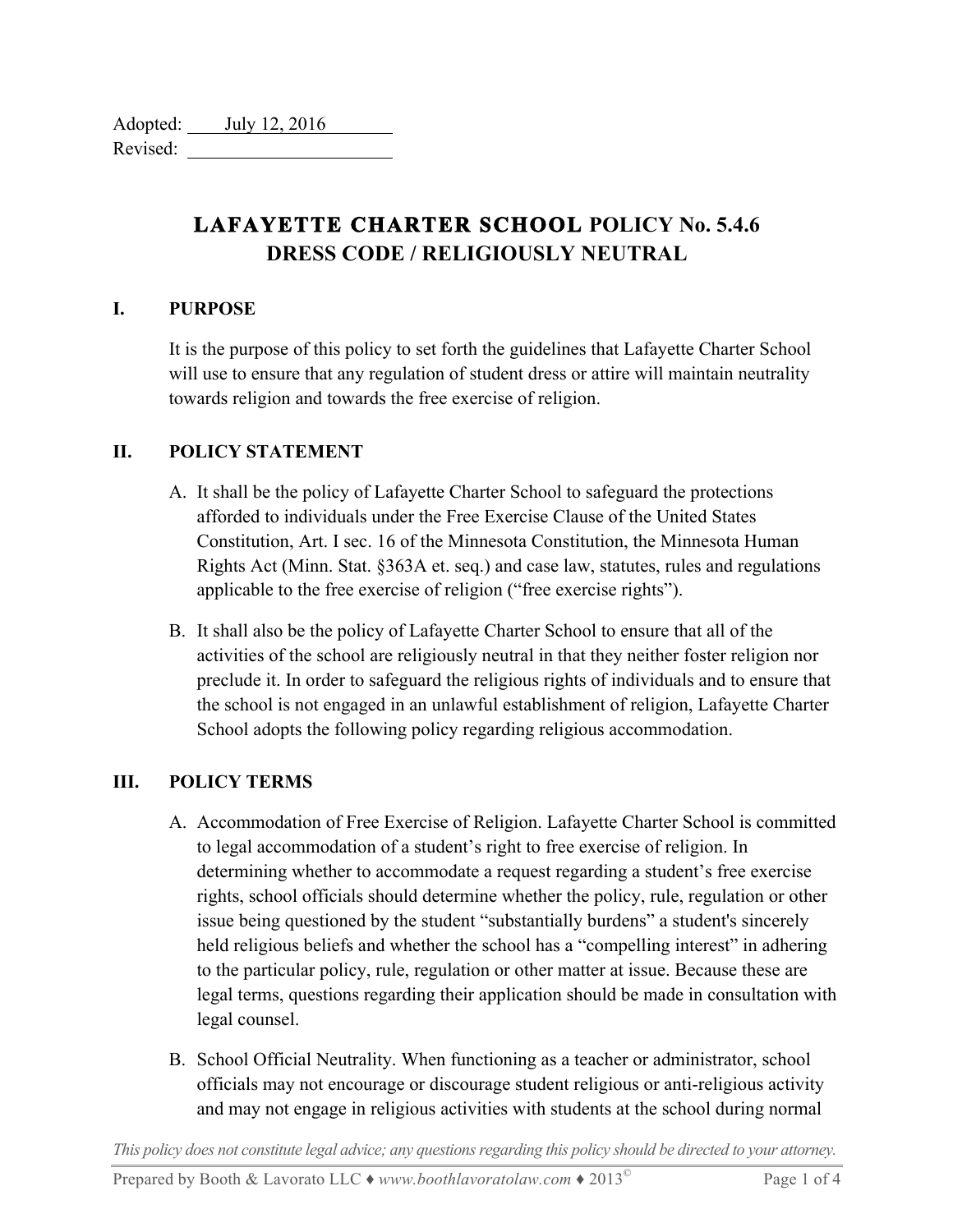school hours. School officials may take part in private religious activity during the school day if the activity is in conformance with rules and regulations generally applicable to use of private time, or before or after school during non-instructional time.

- C. Teaching and Homework: Neutrality Policy
	- 1. Teaching. Students may be taught *about* religion, but school teachers may not "teach religion" in the sense that the teacher is engaging in preaching or in a proselytizing activity.
	- 2. Student Assignments and Religion
		- a. Written Reports, Homework and Artwork. Students may express their religious beliefs in the form of reports, homework and artwork if the assigning teacher (and administrator if there is a question about the matter) determines that the work is "appropriate" to the subject matter. In making judgments about the appropriateness of a student's work, teachers will be guided by the following:
			- i. Relevance of the religious expression to the topic and assignment;
			- ii. Pedagogical concerns such as (in the case of written work) quality of grammar, the substance of the presentation, and adherence to the assignment.
		- b. Assuming that the work is relevant and meets pedagogical concerns, teachers at Lafayette Charter School may not reject or sanction a student's work simply because it includes a religious symbol or addresses religious themes; similarly, teachers may not require students to modify, include or exercise religious views in submitted work.
	- 3. Oral Presentations
		- a. Teachers at Lafayette Charter School must ensure that oral presentations made by students on religious subjects do not subject other students to unwelcome religious persuasion, coercion or proselytizing.

## **IV. STUDENT RELIGIOUS ACTIVITIES**

A. The students of Lafayette Charter School have the right to engage in religious activities during the school day so long as those activities do not interfere with the rights of others and so long as students conform to the rules that normally apply to any given setting.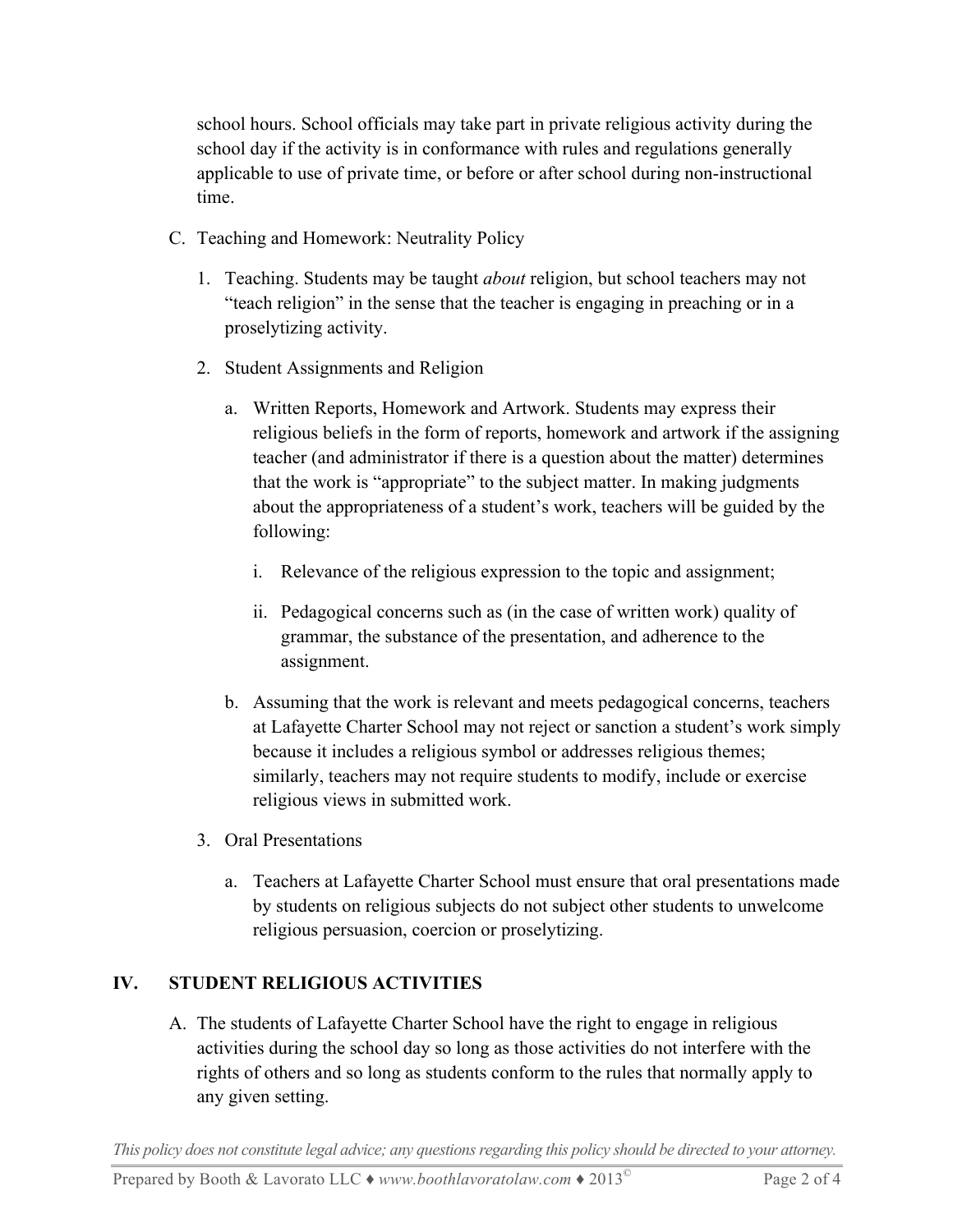- 1. Student Prayer and Religious Discussion during the School Day. Students have the right to pray individually or to pray in groups and/or engage in religious discussions during the school day when they are not engaged in school activities and instruction, subject to the same rules of order as apply to other student speech. Prayer or other religious discussion shall not interfere with the rights of others.
- 2. Student Participation in Before/After School Events with Religious Content. Students may participate in religious activities before or after school on the same terms as apply to participation in non-curriculum activities on the school premises.
- 3. Student-led prayers at graduation or other ceremonies. Lafayette Charter School shall consider a request for student-led prayers at graduation or other ceremonies on a case by case basis in consultation with legal counsel. School officials may not in any way organize a religious ceremony that is sponsored by the school.
- 4. Non-coercion. A student's right to engage in voluntary prayer or religious discussion or activity does not include the right to coerce others into participating and does not include the right to have a captive audience listen to the prayer or discussion or to engage in the religious activity.
- 5. Religious Harassment and/or Discrimination Prohibited. School officials shall ensure that students are not discriminated against in violation of the Board's policy on religious harassment.

## **V. STUDENT DRESS**

Lafayette Charter School has adopted a general dress code for its students. Individual students may be exempt from these dress code rules if the administration determines that an accommodation is necessary to protect the student's free exercise rights. The dress code policy shall not be implemented in a way that restricts opportunities to participate in school activities. The dress code policy is not intended to, and shall not be implemented in a way that promotes a particular religion or particular religious customs.

## **VI. HOLIDAYS**

Teachers at Lafayette Charter School may teach about religious holidays, and may celebrate the non-religious aspects of a religious holiday. However, neither teachers nor school officials shall observe the holidays as religious events. Schools officials should typically excuse students who do not wish to participate in holiday events.

## **VII. RELEASE TIME FOR RELIGIOUS INSTRUCTION**